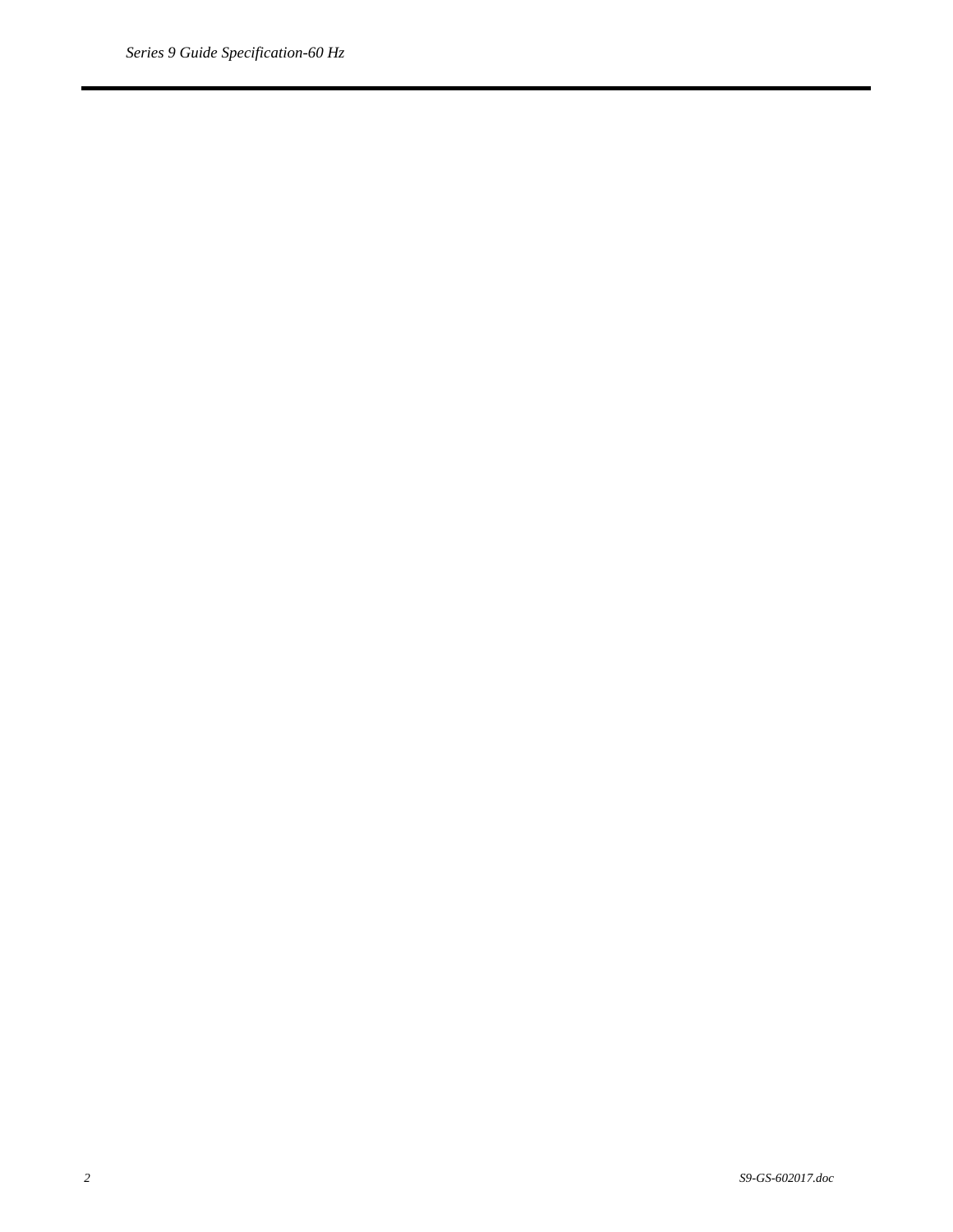## *1. General*

1.1 The intelligent precision air-conditioning system shall be a ClimateWorx Series 9 model

1.2 The unit shall be designed specifically for telecommunication, computer and critical room environmental control with automatic monitoring and control of cooling, heating, humidifying, dehumidifying and air filtration functions.

1.3 The unit shall be self-contained, factory assembled and tested, arranged for (downflow) / (upflow) air delivery.

1.4 The system shall have a total cooling capacity of the KW(Btu/h) and a sensible cooling capacity of kW(Btu/h) rated at an entering air temperature of  $\overline{C}$  °C ( $\overline{C}$ °F) dry bulb and  $\overline{C}$  relative humidity.

1.5 The system shall be designed to operate on a \_\_\_\_\_ V \_\_\_\_\_ ph \_\_\_\_\_ Hz electricity supply.

#### *2. Mechanical Parts 2.1 Cabinet*

2.1.1 The cabinet of the unit shall be constructed based on a frame and panel principle with removable panels for maximum service access.

2.1.2 The framework shall be fabricated by 14 gauge formed steel to provide maximum strength.

2.1.3 All panels shall be formed and welded from 18 gauge steel and insulated with  $25$ mm (1") thick,  $24$ kg/m $3$  (1.5  $lb/ft^3)$  density fiber-glass insulation.

2.1.4 All service panels shall have gasket and be hinged and locked with ¼-turn captive fasteners to facilitate quickly and easily internal access.

2.1.5 The entire unit shall be finished with epoxy powder paint to ensure proper surface adhesion. The colour of the panels shall be ClimateWorx standard off-white.

2.1.6 The cabinet shall be constructed such that units can be factory split to facilitate entry into the space. Factory authorized and trained personnel are required to assemble split units on site. Cutting and welding units at the site is not permitted.

#### *2.2 Blower and Motor*

2.2.1 The unit shall have twin blowers operating at a speed below 950 rpm to deliver \_\_\_\_\_ m<sup>3</sup>/h (cfm) of air at 75 Pa (0.3" w.g.) external static pressure.

2.2.2 The blowers shall be the double inlet, double width, forward curve, centrifugal type dynamically and statically balanced.

2.2.3 All parts of the blowers shall be painted, galvanized or corrosion treated.

2.2.4 The fan bearings shall be of a pillow block type having a minimum life span of 100,000 hours.

2.2.5 The fans shall be belt driven by dual drive belts which are sized for 200% of the motor horsepower.

2.2.6 The speed of the fan shall be adjustable by means of a variable pitch motor pulley.

2.2.7 The fan motor shall be totally enclosed fan cooled type having class F insulation, IP55 standard.

*2.3 Filter*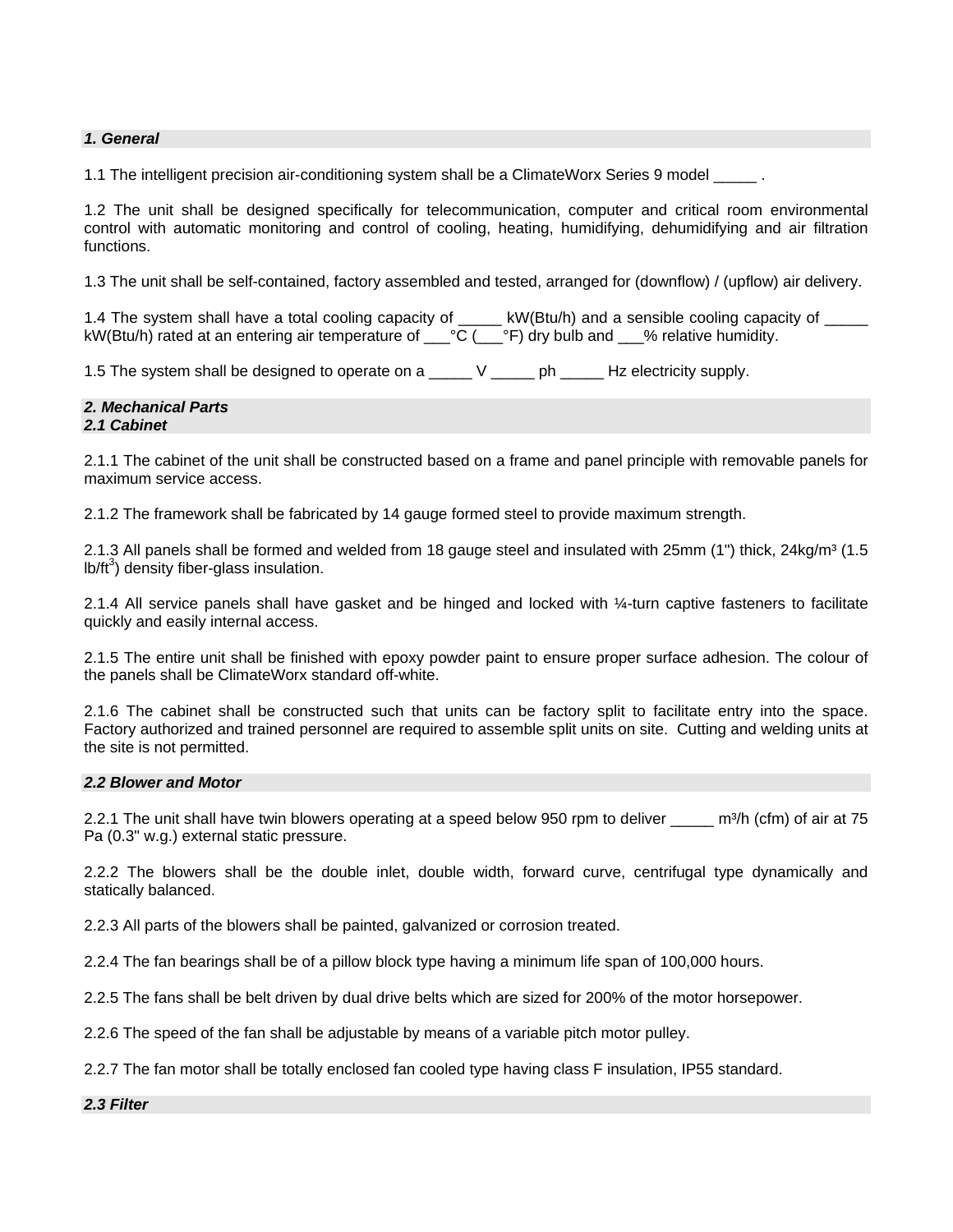2.3.1 The filter chamber shall be an integral part of the system, located at the entrance of return air path and should be serviceable from the top of the unit for downflow configuration and from the front for upflow configuration.

2.3.2 The filters shall be a standard capacity, 100mm (4") deep, pleated type having a 25-30% efficiency, >95% arrestance to ASHRAE 52.1 **(MERV 8)**.

2.3.3 The filters shall be listed by Underwriters' Laboratories as class 2.

2.3.4 The filter chamber shall have the provision to house 152mm (6") high efficiency filters.

#### *2.4 Heater*

2.4.1 An electric resistance heater shall be provided to offset the sensible cooling effect during dehumidification mode.

2.4.2 The heating element shall have a total heating capacity of \_\_\_\_\_ kW (Btu/h).

2.4.3 The electric heaters shall be Silicon Controlled Rectifier (SCR) controlled, with an extruded aluminum heat sink, to prevent room temperature gradient from exceeding  $1.5^{\circ}$ C (2.7 $^{\circ}$ F) in 10 minutes.

2.4.4 The heating element shall be of low density, tubular finned construction with a non-corrosive metal sheath.

2.4.5 The heating element shall be electrically and thermally protected.

## *2.5 Humidifier*

2.5.1 The humidifier shall be a self-contained electrode boiler type complete with water level control and autodrain functions.

2.5.2 The humidifier shall have a steam generation capacity of  $kg/h$  (lbs/h).

2.5.3 The humidifier shall be designed to operate on ordinary tap water and shall be equipped with automatic water supply and flushing system to reduce mineral precipitation.

2.5.4 The humidifier shall have an Auto-Adaptive control system to optimize water conductivity, control automatic drain/flush cycles, minimize energy waste and maximize cylinder life.

## *3. Refrigeration Parts- DX Systems 3.1 Refrigeration system*

3.1.1 The unit shall have dual refrigeration circuits available for operation on non-ozone depleting R407C refrigerant.

3.1.2 Each refrigeration circuit shall have the following components:

- **Thermal expansion valve with external equalizer**
- **Refrigerant distributor**
- **Liquid line pump-down solenoid valve**
- **Liquid line sight glass**
- **Liquid line filter-drier**
- **Liquid line shut-off valve**
- **Low pressure cut-out switch**
- **High pressure cut-out switch**

3.1.3 All refrigeration circuits shall be pre-piped and leak tested ready for field connection.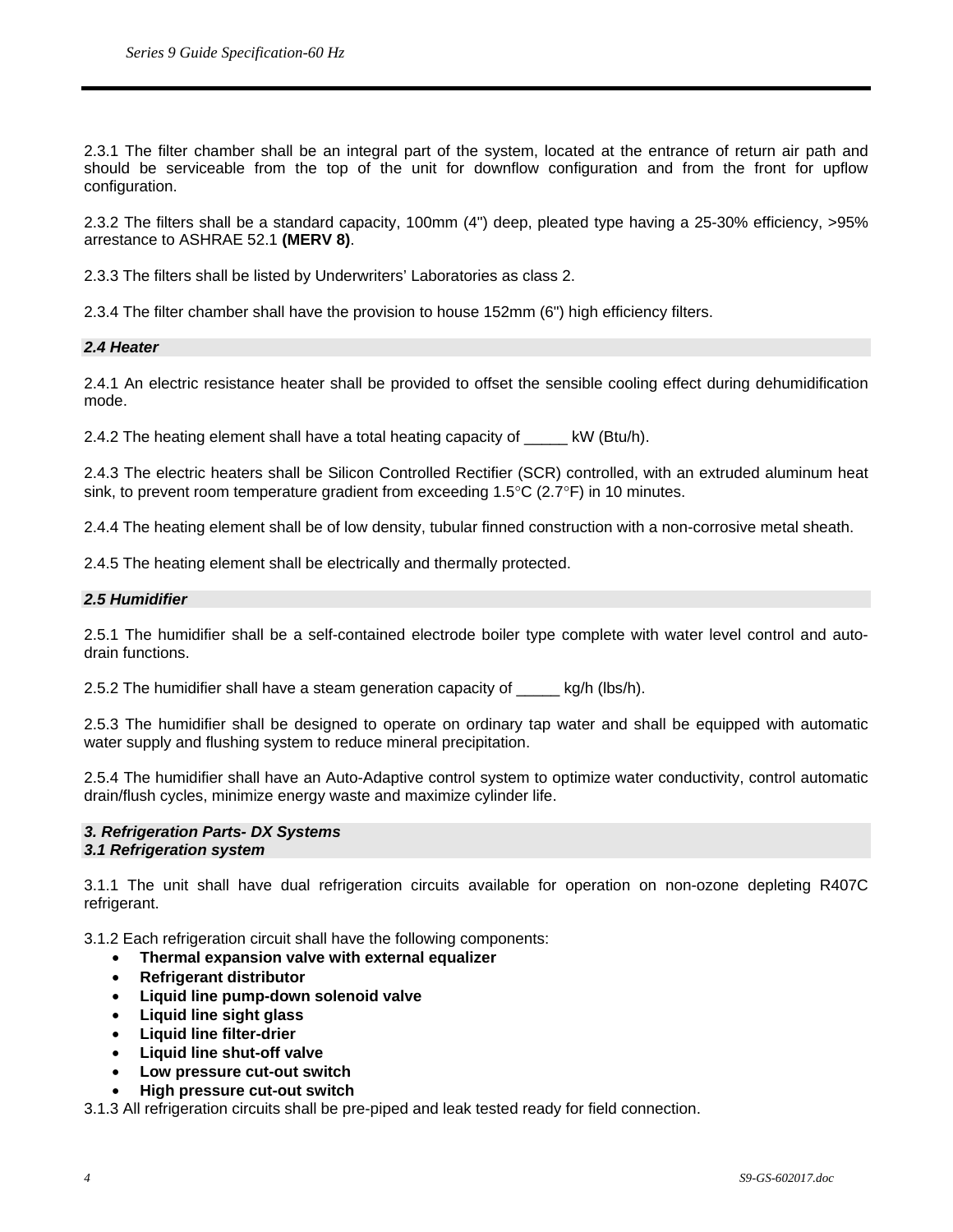3.1.4 All refrigerant piping shall be of type L copper pipe.

3.1.5 All units shall be factory run tested to verify operation prior to shipping.

# *3.2 Compressor*

3.2.1 The compressor shall be of the scroll type. Compressor casings shall have no gaskets or seals to eliminate the possibility of refrigerant or oil leakage into the computer facilities.

3.2.2 Each compressor shall be equipped with the following items:

- **Suction rotolock valve**
- **Discharge rotolock valve**
- **Gauge ports**
- **Internal thermal overload**
- **Vibration isolators**

3.2.3 The compressors shall be located in a separated compartment apart from the air path so they may be serviceable without disturbing the operation of the unit.

3.2.4 An automatic compressor lead/lag sequencing feature shall be provided to equalize the running time of the two compressors.

3.2.5 Compressor positive start feature shall be provided to avoid compressor short cycling and low pressure lockout during winter start-up.

## *3.3 Direct Expansion Evaporator Coil*

3.3.1 The coil shall be of A-frame configuration with galvanized steel end plates and  $\frac{1}{2}$ " OD copper tubes expanded into aluminum fins.

3.3.2 The coil shall have a face area \_\_\_\_\_ m<sup>2</sup> (ft<sup>2</sup>) and \_\_\_\_\_ rows deep in the direction of the airflow and have a maximum face velocity of m/s (fpm).

3.3.3 The refrigerant shall be distributed over the entire face of the coil from either refrigeration circuit.

3.3.4 A stainless steel, corrosion free condensate drain pan shall be provided under the coil.

#### *3.4 Air-Cooled Condenser (Air-cooled System only)*

3.4.1 The air-cooled condenser shall be low-profile and the cabinet will be constructed of heavy gauge galvanized steel.

3.4.2 The condenser coil shall have two separate refrigeration circuits each designed to handle the heat rejection of each compressor at \_\_\_\_\_ °C (°F) ambient temperature.

3.4.3 The condenser shall be constructed of aluminum fins and copper tubes staggered in direction of airflow and arranged for vertical air discharge.

3.4.4 The winter control system for the air cooled condenser shall be variable speed control, refrigerant temperature actuated. The variable speed control system shall be complete with dual input speed controller to vary fan speed via refrigerant pressure.

3.4.5 The winter control system shall utilize ORI and ORD head pressure control valves to flood the condenser. This system shall include receivers which are factory piped, heat traced, insulated and adequately sized to hold the charge of the condenser and the indoor unit.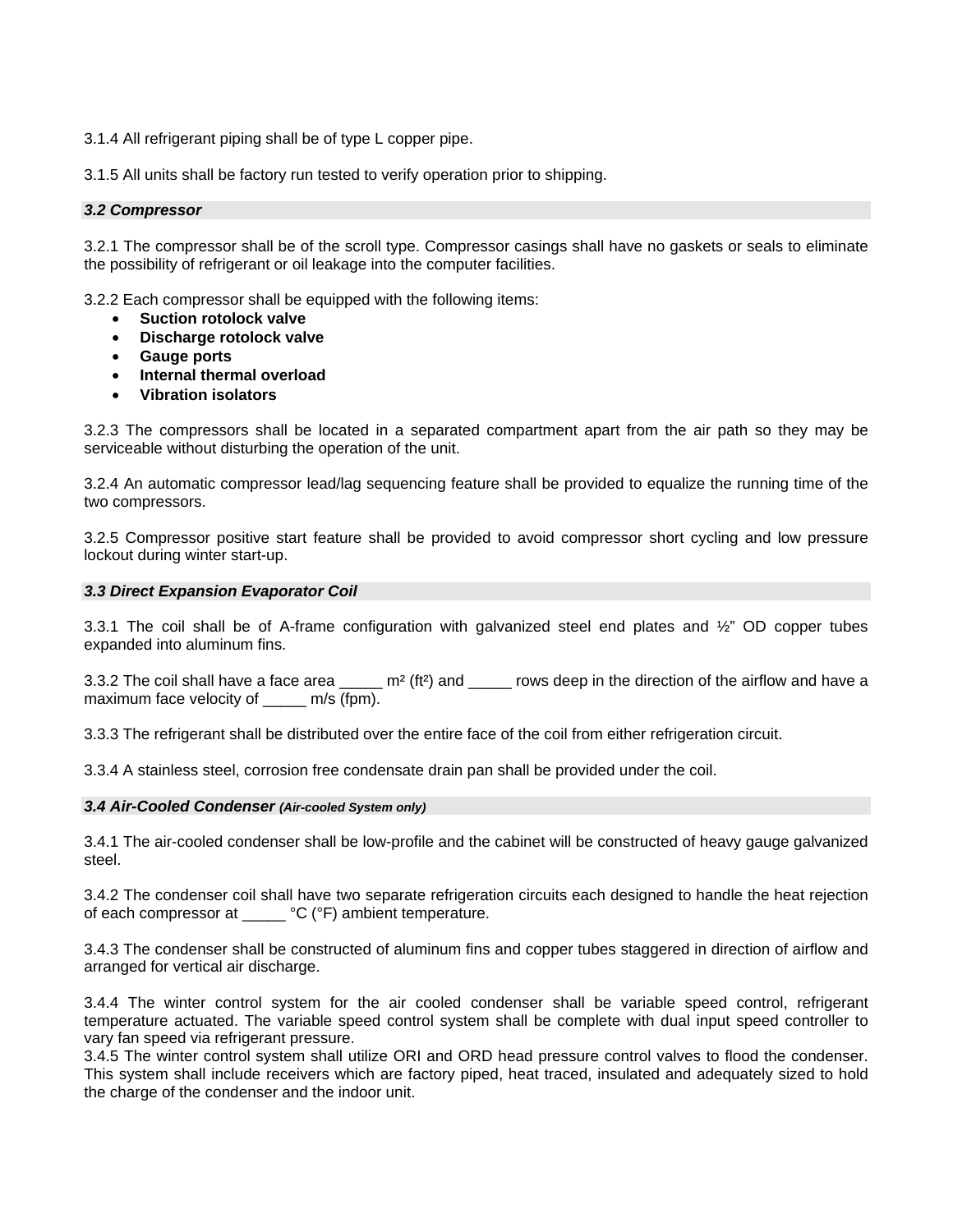3.4.6 The air cooled condenser shall be suitable for \_\_\_\_\_ V \_\_\_\_\_ ph \_\_\_\_\_ Hz power supply.

## *3.5 Water-Cooled Condenser (Water/ Glycol-cooled system)*

3.5.1 The water-cooled condensers shall be unit mounted and piped.

3.5.2 Each condenser shall be completed with the following items:

# • **Two-way pressure actuated water regulating valve (Three-way optional)**

3.5.3 The unit shall require  $\frac{1}{s}$  (USgpm) of 29.4°C (85°F) condensing water and have a maximum pressure drop of \_\_\_\_\_ kPa (psi).

## *3.6 Glycol Cooler (Glycol-cooled system only)*

3.6.1 The glycol cooler shall be factory matched for \_\_\_\_\_ °C (°F) ambient.

3.6.2 The entire cooler shall be constructed of heavy duty galvanized steel.

3.6.3 The cooler shall be constructed of copper tubes expanded into aluminum fins and pressure tested to 425 psi.

3.6.4 The fan motor shall be drip-proof with permanently lubricated ball bearings and inherent overload protection.

3.6.5 The cooler shall be suitable for \_\_\_\_\_ V \_\_\_\_\_ ph \_\_\_\_\_ Hz power supply.

#### *4. Mechanical Parts - (Chilled-Water system) 4.1 Chilled-water valve*

4.1.1 The chilled-water valve shall be a two-way modulating valve with pressure rating PN10 ( Three way valve Optional).

4.1.2 The valve actuator shall be of an electric type with a totally enclosed dust and water proof enclosure.

4.1.3 The valve actuator shall have a manual operation facility and position indicator.

# *4.2 Cooling Coil*

4.2.1 The coil shall be of A-frame configuration with galvanized steel end plates and ½" OD copper tubes expanded into aluminium fins.

4.2.2 The coil shall have a face area of  $\mu$  m<sup>2</sup> (ft<sup>2</sup>) and  $\mu$  rows deep in the direction of the airflow and have a maximum face velocity of \_\_\_\_\_ m/s (fpm).

4.2.3 A stainless steel corrosion free condensate drain pan shall be provided under the coil.

4.2.4 The coil shall require \_\_\_\_\_ l/s (USgpm) of 7.2°C (45°F) chilled-water and the pressure drop across the coil shall not exceed \_\_\_\_\_ kPa (psi).

#### *4.3 Dual Cooling*

4.3.1 Dual cooling unit shall consist of a chilled water cooling coil as in 4.2.1 with the DX coil as in section 3.3. 4.3.2 Dual cooling shall automatically switch between the chilled water circuit and the DX circuit when commanded by remote chiller interlock.

4.3.3 Dual cooling units shall have an extended control section to allow for the factory mounting of the chilled water valve and to provide maximum service access.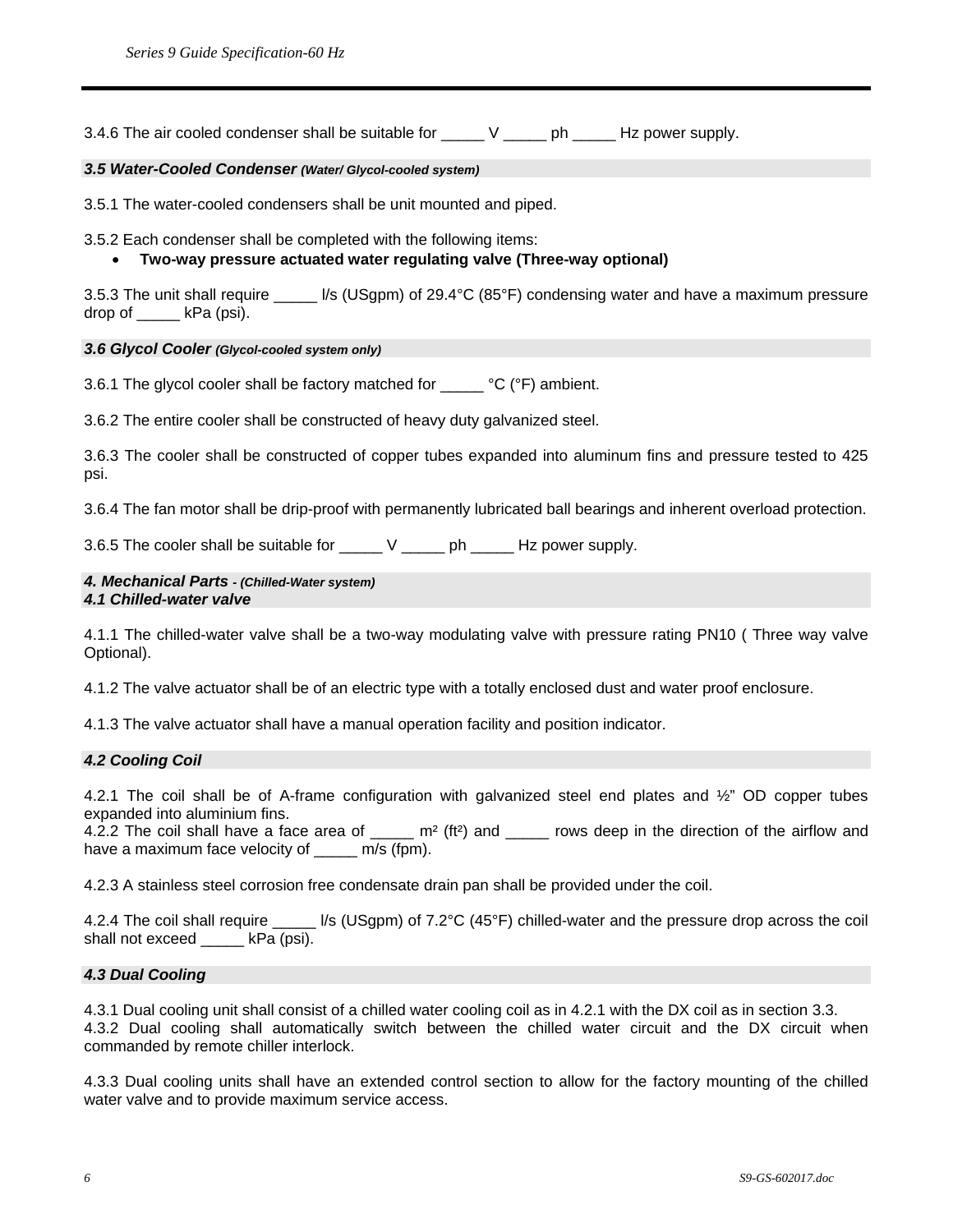4.3.4 Dual cooling units are available with any regular condenser option as detailed in section 3.4, and 3.5.

## *5. Control System 5.1 System*

5.1.1 The unit shall have a microprocessor based control system with automatic control and monitoring capability.

5.1.2 The control system shall use Proportional + Integral + Derivative (PID) control algorithm to maintain the temperature and humidity to a close tolerance of ±0.5°C (0.9°F) and 3%RH.

5.1.3 The control system shall have a fascia with 240x128 dot resolution touch screen graphical LCD display located on the front panel of the unit for the display and programming of functions.

5.1.4 The control system shall display simultaneously the following information on the fascia:

- **Room temperature in °C or °F**
- **Room humidity in %RH**
- **Unit no.**
- **On/Off mode indicator**
- **Operating status**
- **Active alarms**
- **Date & time**

5.1.5 System configuration and setting shall be stored in non-volatile memory and safeguarded in the event of power failure.

5.1.6 The system shall have at least three levels of programmable password access to prevent unauthorized changes of the system configuration and settings.

5.1.7 The control system shall have a built-in testing routine to simplify field testing and troubleshooting.

5.1.8 The system shall be capable of communicating with a Building Management System (BMS) via an RS485 serial link through a BMS Interface (Communications Bridge) for remote monitoring function.

5.1.9 The system shall have a manual disconnect switch of the locking type, which can be accessed outside of the unit while the door is closed. High voltage electrical components will not be accessible unless the switch is off.

# *5.2 Control Features*

5.2.1 System setpoints and configuration shall be programmable only when access is gained by entering the correct password.

5.2.2 The following programmable control parameters shall be provided for fine tuning the system to suit the site conditions and requirements:

- **Temperature set point**
- **Temperature high limit**
- **Temperature low limit**
- **Cooling proportional band**
- **Heating proportional band**
- **Temperature dead band**
- **Relax temperature dead band**
- **Temperature integral action time**
- **Humidity set point**
- **Humidity high limit**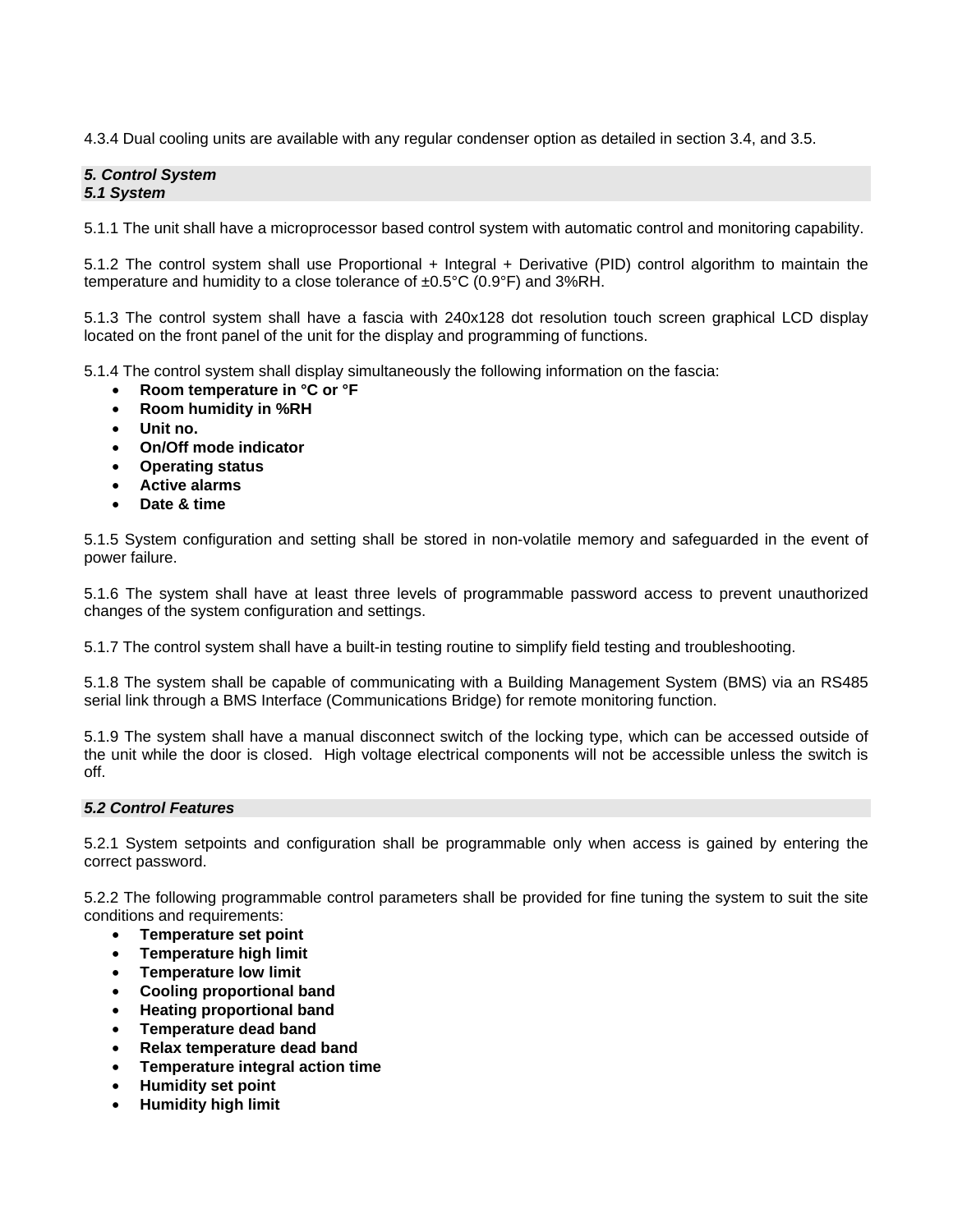- **Humidity low limit**
- **Humidifying proportional band**
- **Dehumidifying proportional band**
- **Humidity dead band**
- **Relax humidity dead band**
- **Humidity integral action time**

5.2.3 The control system shall have the following programmable On/Off control mode options:

- **"Local" mode allows unit on/off control via the "I/O" key on the display**
- **"Remote" mode allows unit On/Off control via a switched input**
- **"Timer" mode allows 4 event/day weekly automatic on/off control**

5.2.4 A "Standby unit enable" input shall be provided to force the unit to start irrespective of the current On/Off status and On/Off mode setting.

5.2.5 For energy saving and extended system life, a "Relax" feature shall be provided in the "Timer" On/Off mode to allow wider temperature and humidity tolerances when the room is not operational.

5.2.6 The system shall have programmable, manual, or automatic restart option. A programmable startup delay shall be provided for the automatic restart option which allows multiple units to restart progressively when power resumes after a power failure.

5.2.7 The accumulated runtime of the following components shall be logged for energy analysis and planned maintenance:

- **Fan**
- **Compressor**
- **Heaters**
- **Humidifier**

5.2.8 Components shall be scheduled to activate sequentially to minimize inrush current.

5.2.9 The system shall have a temperature and humidity graph which shows the main temperature and humidity variation in the latest 7 days. The data for the graph shall be logged in 15 minutes interval.

# *5.3 Alarms*

5.3.1 The control system shall have the following standard alarms:

- **High/Low temperature**
- **High/Low humidity**
- **High/Low voltage**
- **Filter dirty**
- **Fan fault**
- **Low airflow**
- **Compressor high pressure, 1/2**
- **Compressor low pressure, 1/2**
- **Heater overheat**
- **Boiler dirty**
- **Fire**
- **Loss of Sensor**
- **Loss of EX1, EX2 (DX only)**
- **Liquid Detection (Optional)**
- **Liquid High Limit (Optional)**
- **Custom Fault 1 and 2 (Optional)**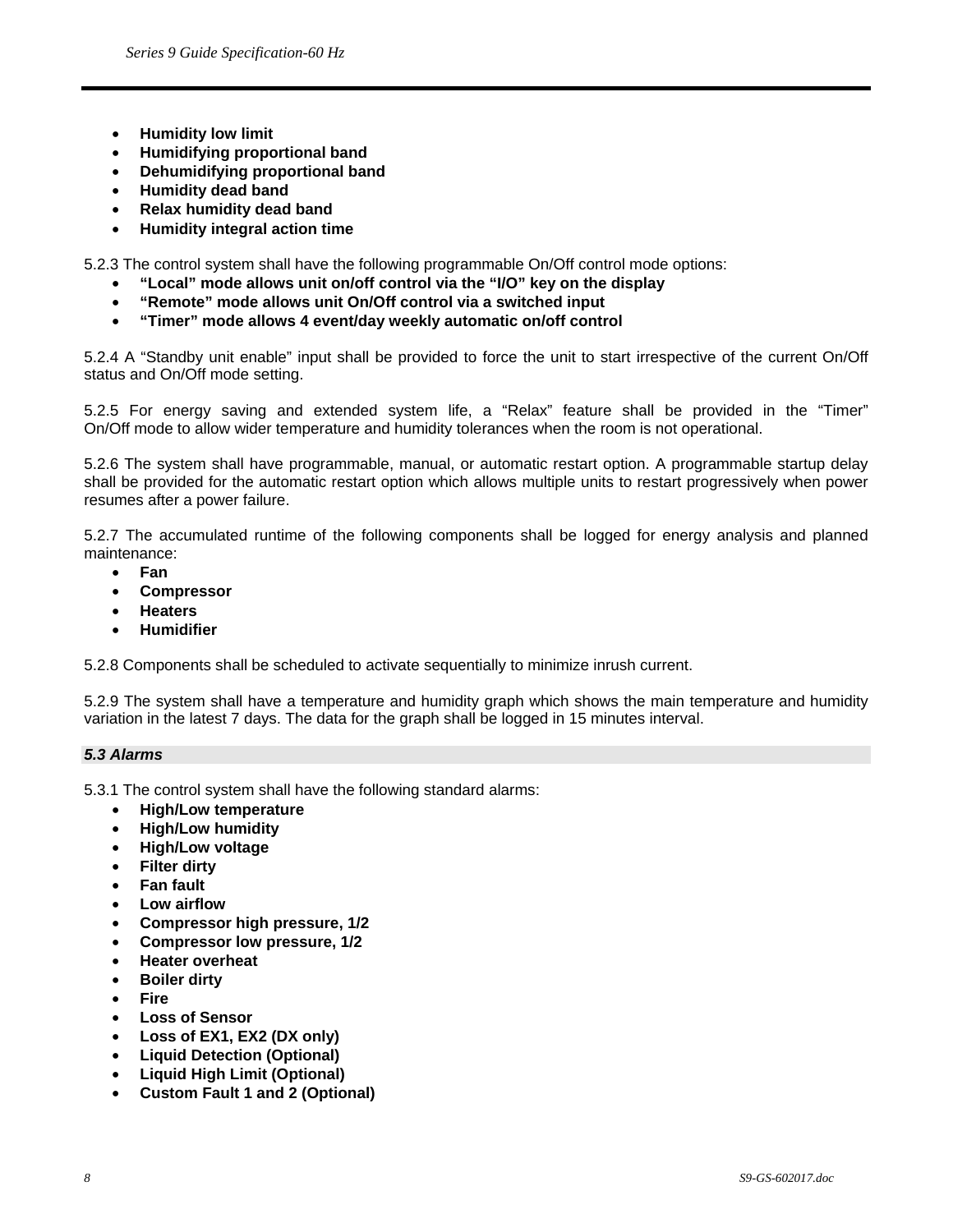• **Filter Drier Dirty, 1/2 (Optional DX only)** 

5.3.2 All alarms shall have programmable reporting / response options which include:

- **Polling enable / disable**
- **Unit shutdown**
- **Activate standby unit**
- **Activate common alarm output**
- **Log alarm event**
- **4 warning sound selection**

5.3.3 Alarm messages, when programmed, shall comprise text description and occurrence time. Messages shall be ranked in the sequence of occurrence for fault analysis.

5.3.4 When a programmed alarm condition exists, the audible alarm shall sound and the common alarm output shall close until acknowledged.

Active alarm record shall remain until the alarm condition is cleared.

5.3.5 A historical event log which maintains the latest 50 system events shall be provided. The text description and occurrence time of the following events shall be logged:

- **Power failure**
- **Power restore**
- **Unit start**
- **Unit stop**
- **Alarm raised**
- **Alarm acknowledged**
- **Alarm cleared**

# *5.4 Co-Work, Multiple Units Configuration*

5.4.1 The units shall have **built-in** master and slave inter-networking capability, **Co-Work** which allows a combination of a maximum of 16 master or slave **circuits** to form a local area network.

5.4.2 To achieve the tightest control tolerance and minimize component on/off, the units shall have a built in control step expansion algorithm which uses a multi-step control scheme to coordinate the on/off of cooling, heating, humidifying and dehumidifying steps in multiple units.

5.4.3 The units shall have a sequential load activation control algorithm to minimize the inrush current when components among multiple units are activated at the same time.

5.4.4 The control of a slave circuit shall not be limited to any particular master unit. Any master unit can control any slave. In case of a master unit failure or scheduled service, the remaining master units in the same network shall automatically take over the control.

5.4.5 The units shall have a duty sharing control algorithm which helps maintain the required number of duty units and balancing runtime by automatically coordinating units on/off and providing time based auto-changeover.

5.4.6 The units shall have a data synchronization feature. Operation data such as set points, time schedule, and alarm status shall be automatically synchronized among all the units under the same local area network.

5.4.7 To avoid hunting among multiple units, the units shall have a control value averaging algorithm which allows units to exchange sensor readings and control the room based on the common desired average values. Units shall be capable of displaying the network temperature and humidity or the individual unit's temperature and humidity.

# *6.0 Optional Accessories*